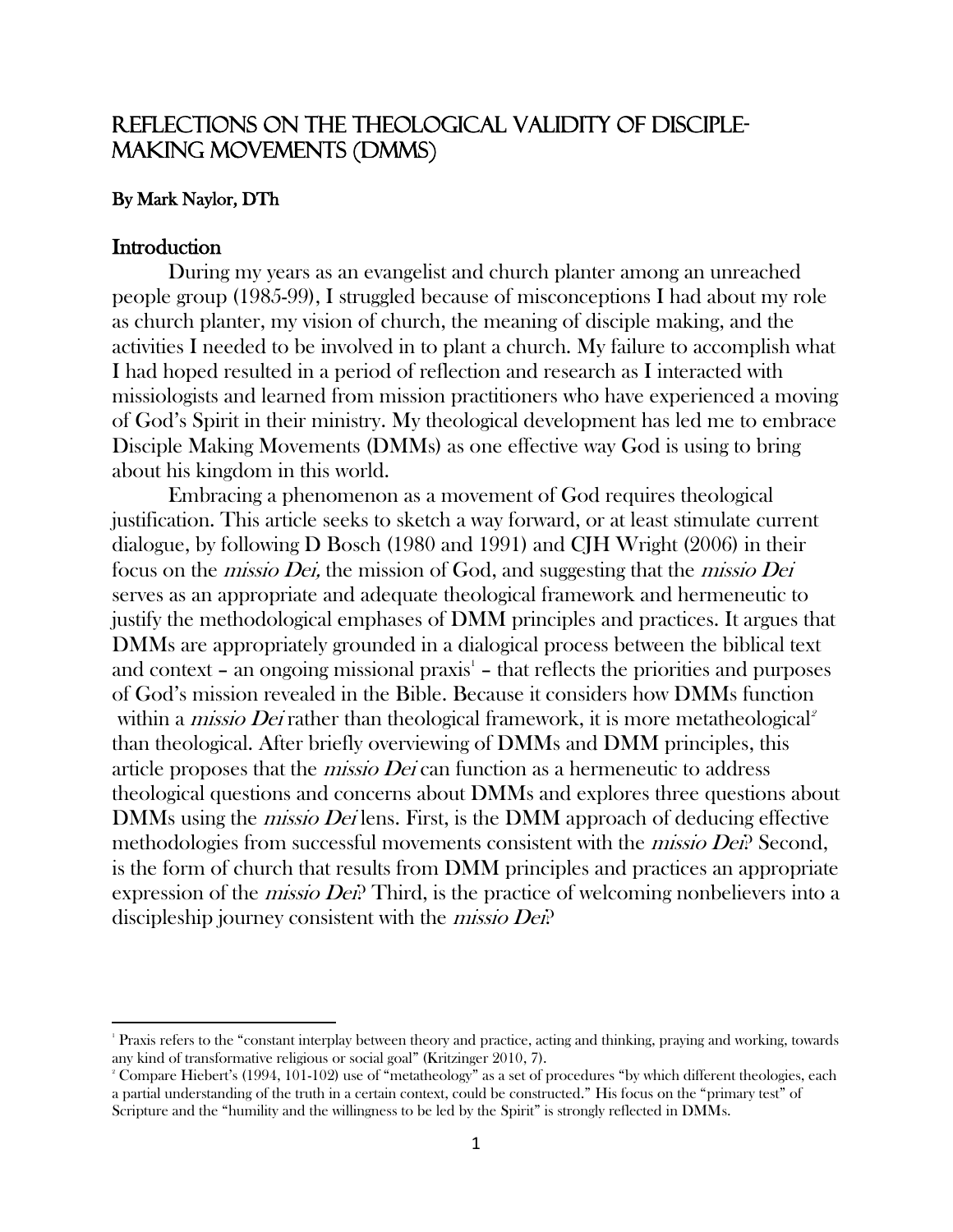### The Phenomenon and Methodology of Disciple-Making Movements

The modern phenomenon of rapidly multiplying DMMs in Christian missions was brought to the attention of missiologists and practitioners in the 1990s through the work of David Garrison<sup>3</sup> and others who observed "streams of multiplying churches within ethnolinguistic people groups" (Slack 2011). The DMM strategy and model emerged from the Church Planting Movement (CPM).<sup>4</sup> DMMs continue to grow, with a reported  $1,369$  movements<sup>5</sup> by the end of  $2020$ , up from approximately 600 movements in 2017 (Long 2020). A response to Jesus in a people group is considered a movement when, within a few years, $\degree$  a minimum of

four generations of disciples [have] gathered in churches, in multiple streams. Although not every movement has a minimum measure of total disciples, most use the 1,000 disciple minimum. Even if they don't use that measure, four generations in multiple streams means a movement would normally be close to or greater than 1,000 disciples. Counting this way, we know of 1,369 movements…. [Once] a movement reaches four generations, it rarely ends.

Currently, "at least 77 million disciples in 4.8 million churches" have been documented<sup> $\tau$ </sup> in these movements (Long 2020).

The change in focus from church planting (CPM) to disciple making (DMM) shifts the attention from the end result of the phenomenon – churches – to the means that drives the movement – disciple making. This shift also represents a change of focus from an observed work of God, since Jesus claimed the power and authority to "build his church" (Mt 16:18), to the efforts of believers who are commanded to "go and make disciples of all nations" (Mt 28:19 NIV). Moran (2021) states that while Garrison's CPM label described the result, others

preferred to describe the process – disciple making. Multiplying churches was the result. It is not clear who first said, "When you make disciples, you always get churches, but when you plant churches you don't always get disciples'" but

4 See Cole & Park's (2019, Loc 4397ff) distinctions between a number of movement strategies leading to CPMs, in which DMMs are included in "Appendix A: Definitions of key terms." New Generations states that "since March 2005, the Lord has used the Disciple Making Movement (DMM) process to catalyze … new churches" [\(https://newgenerations.org/about-dmm/\)](https://newgenerations.org/about-dmm/). Note that though the DMM terminology may be used to describe methodologies with different emphases, the strategies and definitions given by New Generations/24:14/Trousdale/Watson & Watson are in view in this article.

<sup>5</sup> This number is based on a set of criteria that Long (2020) describes in his article.

<sup>&</sup>lt;sup>3</sup> See Garrison's 2004 seminal work, *Church Planting Movements: How God is Redeeming a Lost World.* 

<sup>6</sup> Watson & Watson (2014, 4) suggest ""a minimum of one hundred new locally initiated and led churches, four generations deep, within three years," while Garrison (2014, loc 385-91) refers to 11 movements in the last two decades of the twentieth century and 69 in the first 12 years of the twenty-first century.

<sup>7</sup> Justin Long has been involved in mission research for over 25 years working on the global documentation of unreached places, peoples, and efforts to reach them. He is currently documenting movements (Long 2020).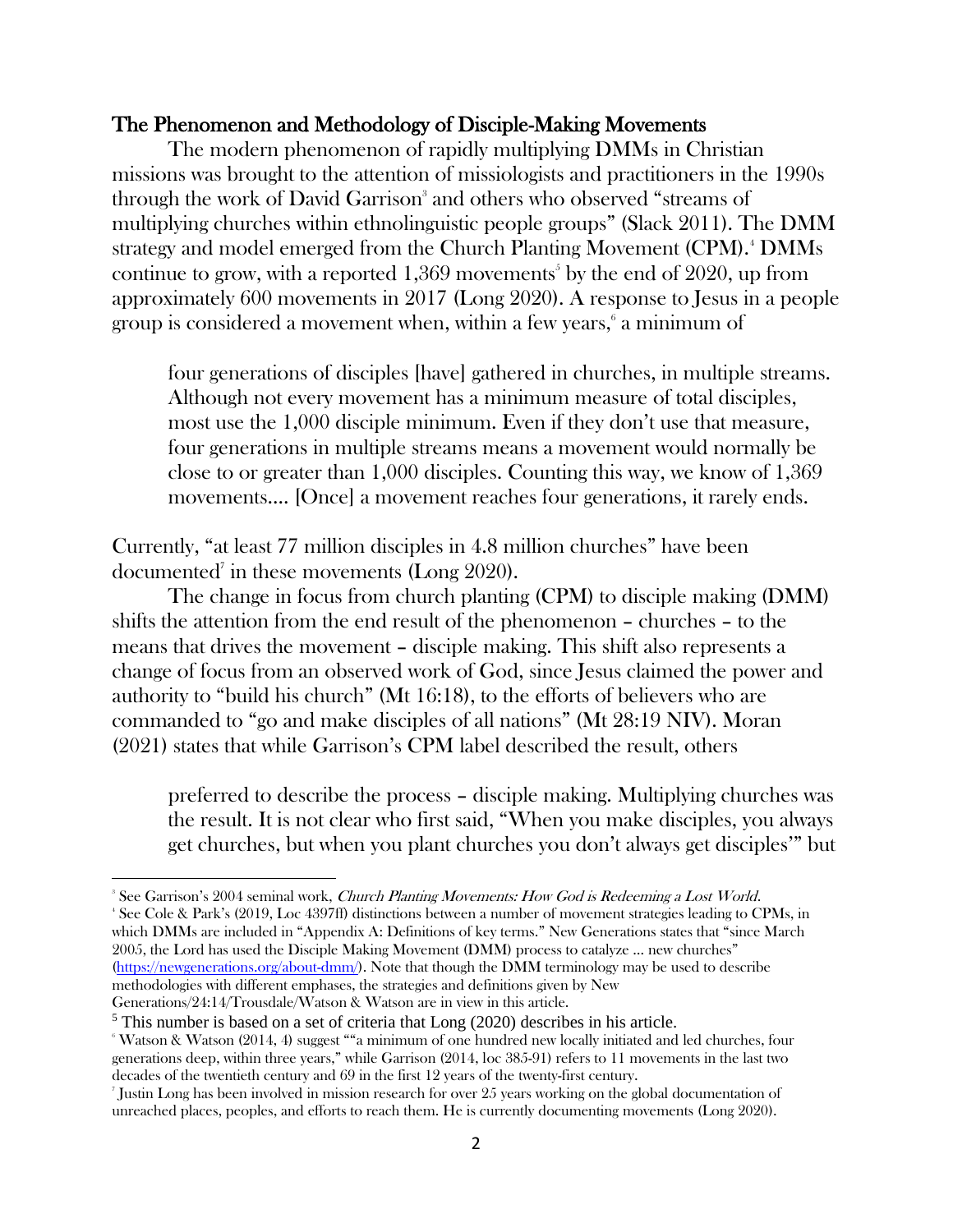this phrase brings clarity to the two terms, start with making disciples, and you get churches.

Watson and Watson (2014), and Trousdale and Sunshine (2018), outlined characteristics and practices of DMM practitioners. These DMM principles and practices<sup>8</sup> are being adopted by mission practitioners and agencies, including Fellowship International, to replicate DMMs in people groups around the world. The principles are foundational commitments by which God's people join God in his redemptive mission. The practices are adopted and lived out to make disciples, resulting in multiplying movements. <sup>9</sup> The strong pragmatic and methodological framing of this approach to ministry calls for theological reflection.<sup>10</sup> The *missio Dei* is an appropriate theological framework sufficient to embrace a DMM methodology.

Watson and Watson (2014), and Trousdale and Sunshine (2018), outlined characteristics and practices of DMM practitioners. These DMM principles and practices are being adopted by missions practitioners and agencies, including Fellowship International, to replicate DMMs in people groups around the world. The principles are foundational commitments by which God's people join God in his redemptive mission. The practices are adopted and lived out to make disciples, resulting in multiplying movements. The strong pragmatic and methodological framing of this approach to ministry calls for theological reflection. The *missio Dei* is an appropriate theological framework sufficient to embrace a DMM methodology.

### The *missio Dei* as a theological framework and a hermeneutic

*Missio Dei* or the mission of God is the greater reality within which the biblical story unfolds (Bosch 1981, 75-83). It functions as a hermeneutic that interprets the Bible through the lens of Jesus as the redeemer of the world. CJH Wright (2006, 41) refers to this as the "missional story… that flows from the mind and purpose of God in all the scriptures for all the nations. That is a missional hermeneutic of the whole Bible." If missions is defined as the role and responsibility

<sup>&</sup>lt;sup>8</sup> While there is variety in the lists of essential elements that describe DMM principles and practices, the following are consistently present in some form: passion for prayer, God-sized vision; commitment and perseverance, abundant sowing, sympathetic gatekeepers ("people of peace"), small group disciple making, discovery methodology for disciple making, and rapid multiplication of leaders and groups.

<sup>9</sup> As explained in the Fellowship International Coaching Manual for DMM practitioners (2021):

<sup>•</sup> Essential Elements are 10 key biblical principles that keep us focused on the goal of joining Jesus in the expansion of God's Kingdom.

<sup>•</sup> Strategies are the practices identified by missiologists and mission practitioners around the world and through the centuries that focus on a particular essential element.

<sup>&</sup>lt;sup>10</sup> DMM theology is relatively new. Warrick Farah offers "a constructive appraisal of DMM missiology" and has coined the term "*motus Dei*" (movement of God) as an expression of the *missio Dei* (mission of God) in his 2020 article, [Motus Dei: Disciple-Making Movements and the Mission of God.](http://ojs.globalmissiology.org/index.php/english/article/view/2309) A previous article by Farah in 2015, [Towards a](http://muslimministry.blogspot.com/2015/11/towards-missiology-of-disciple-making.html)  [Missiology of Disciple Making Movements,](http://muslimministry.blogspot.com/2015/11/towards-missiology-of-disciple-making.html) also discusses emerging theological concerns.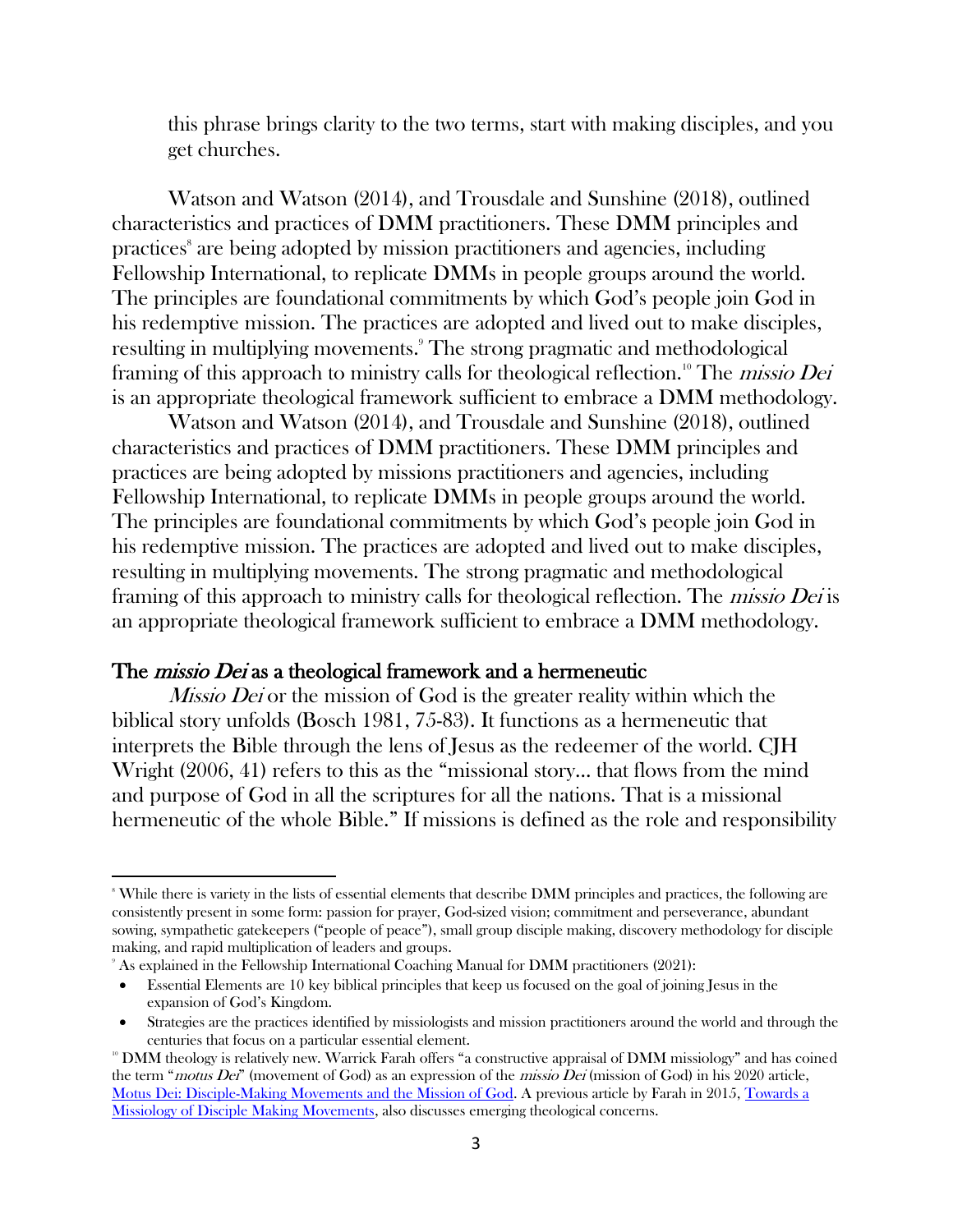of the people of God in fulfilling the Great Commission (Mt 28:18-20),<sup>11</sup> then the the missio Dei for the world is the source and framework for missional activity of the church. The Father sends the Son (Jn 17:8) and the Son sends his followers to join in the mission (Jn 20:21) At no time is the primary role of God as the missionary God displaced. The coming of the Holy Spirit at Pentecost is not a "passing the baton" to the apostles, but rather an affirmation of the believers' role in God's mission and the sign that Jesus was in them and working through them. The "resurrection of the Messiah means that Jesus' exaltation has resulted in, not the displacement of the primacy of God's mission, but the continuation and expansion of that mission through the 'pouring out' of the Holy Spirit upon God's people (Acts 2:33)" (Naylor 2013, 242). God is revealed in Jesus as redeemer, the Holy Spirit draws believers into that mission, and the outworking of that salvation is the experience of God's kingdom through God's people (i.e., local expressions of the church).

An important corollary of the *missio Dei* hermeneutic is the recognition that the Bible is not to be read as a manual or guidebook for life in the sense of directly addressing the questions of the time. Instead, the Bible is approached as a *revelation* of God. In it, God reveals his character, will, and mission within a variety of contexts and historical events. For that revelation, believers develop a theology of who God is and what God desires for his people. That understanding is then translated into relevant words and concomitant actions for each context and generation. Believers are called as a community to be "the hermeneutic of the gospel" (Newbigin 1989, 222) as they work out what it means to express and advance God's kingdom in their setting. In particular, the events in the book of Acts and the instructions and encouragements found in the epistles are viewed as examples of a methodology for contextualizing and advancing the gospel. Rather than handbooks given to resolve the questions for the church today, these writings are a model for how those questions are to be addressed. For example, the New Testament does not provide a church pattern or form that is to be replicated throughout the centuries regardless of the context. Rather, it provides an example and model of how church was envisioned and worked out within a particular setting as the apostles grappled with the implications of the gospel. God's people are not to assume that the apostles worked out how to express gospel, church, and ministry for a particular setting and they need only to mimic the pattern and model. Instead, they are called to embrace and engage in a process similar to what the apostles modeled, wrestling with gospel,

<sup>&</sup>lt;sup>11</sup> The assumption is that Jesus has brought together under the call to "make disciples" all the dimensions of what it means to join God in his redemptive mission to the world. The church is called to be the people of God, "holy and beloved" (Col 3:12 NRSV), and the bride of Christ (Rev 21:9; Eph 5:25-27). The mission of the church, then, flows out of that relationship into active participation in God's mission by inviting others to repentance and into the kingdom of God (Mt 4:17) so that they, too, can experience Jesus' transforming redemption (Lu 4:18,19). The heart and primary activity of the church's mission is to "make disciples" towards this end.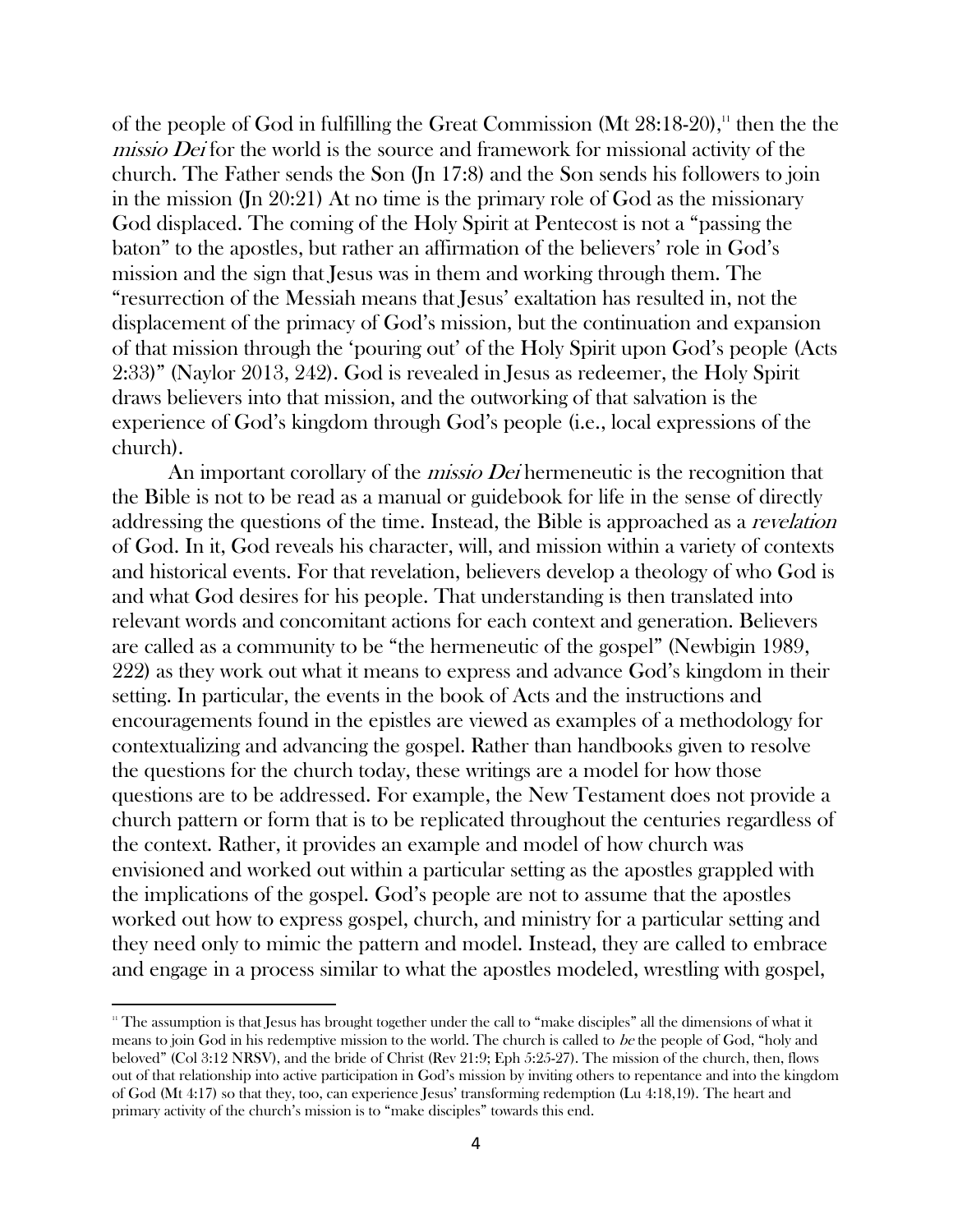church, and ministry within their settings through a missional praxis that maintains a creative tension between text and context, resulting in contextualized patterns and models that express and advance the kingdom of God. God's revealed word, the gospel and the nature and desire of God remain the same. It is context that needs to be freshly engaged. As God's people find suitable expressions of gospel, church, and ministry for the world, they follow in the steps of the apostles.

This hermeneutic is the basis for the following arguments. Verses are not quoted with the assumption that the biblical text directly supports and outlines a DMM methodology. Rather, the DMM principles and practices are examined according to the theology that the biblical text is a revelation of God and God's mission to the world. Validation of DMM principles and practices is not found through a direct correlation with NT practices, but through correspondence with the missio Dei as revealed through the writings of the apostles.

This approach may appear to contradict DMM practitioners who claim that DMM principles and practices are a restoration of NT practices and Jesus' commands concerning how we are to advance the kingdom. For example, Chad Vegas (2018) condemns the assertion of DMM practitioners who believe that they have "restored the proper biblical understanding of missions methodology that has been lost for nearly 1600 years." Vegas quotes Trousdale (2012, 16): "All the principles that we are seeing at work are clearly outlined – indeed, commanded - in the pages of Scripture" and "…we have seen the Disciple Making Movement ministry model before, especially in the Gospels and the book of Acts … actually throughout the Bible" (38). He also quotes Paul and David Watson (2014, 26): "The DMM is about doing what was done in the first century…." Vegas reads these statements as claims for divine authority for DMM principles and practices and a rejection of methods that have not resulted in the same fruitfulness.

These DMM practitioners have not recovered principles lost to the church. Rather, they, along with others throughout Christian history, have rediscovered missional principles that appropriately conform to the *missio Dei*. Following in the footsteps of those with apostolic calling throughout the centuries, they have begun to apply principles that are needed to shape missions endeavors for the contemporary context. Rather than expressing arrogance, they are expressing humility and submission to the demands of the *missio Dei*. These principles are not patterns drawn from NT practices that have been missed or ignored. They are reflections on the *missio Dei* that answer the call to join what joining Jesus in his mission and discover what that should look like within the contemporary context. The fruit is evidence of God's blessing on their dedicated pursuit.

With that orientation to a *missio Dei* hermeneutic in mind, the three questions proposed earlier are now addressed.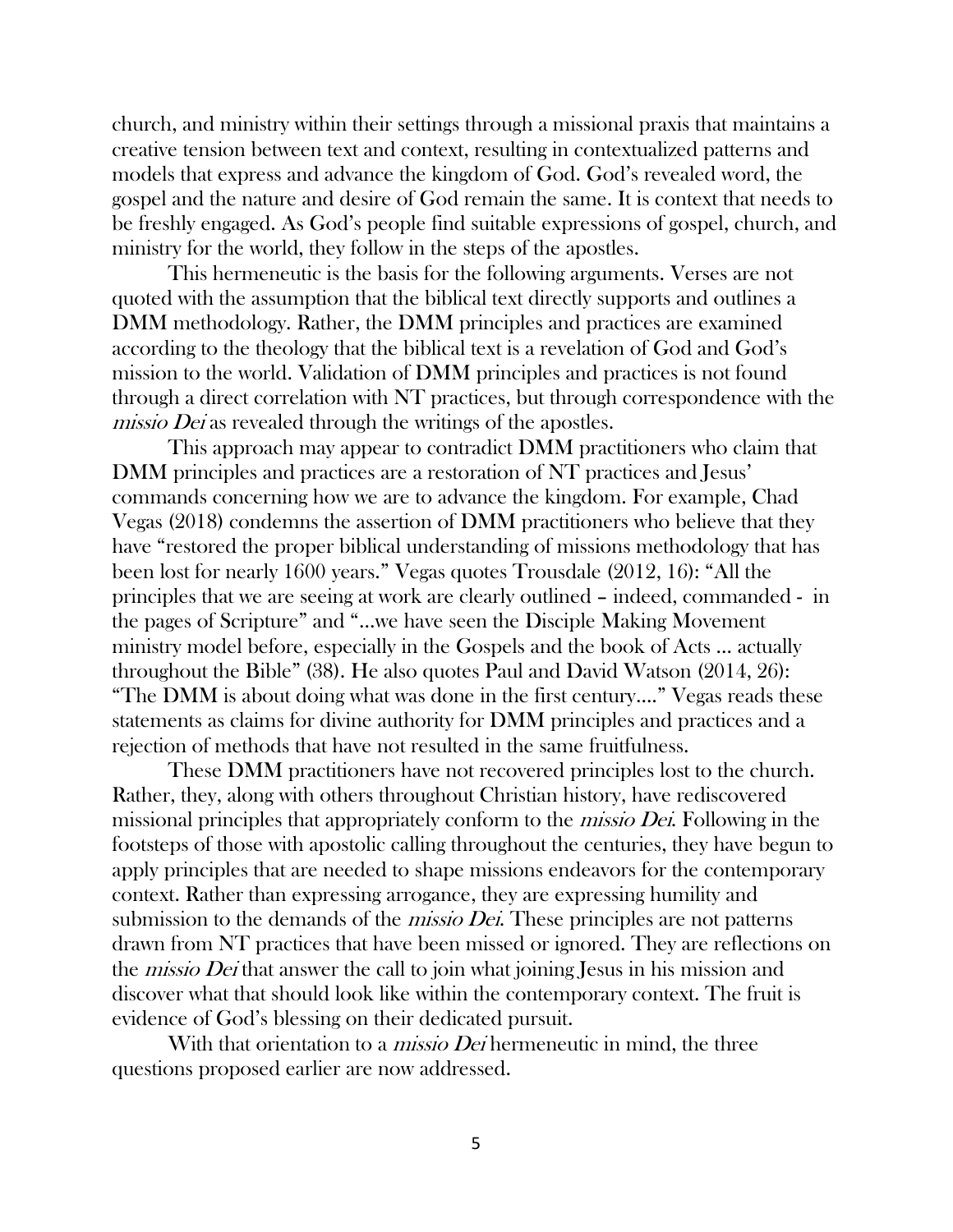### Theological question 1: Is the approach of deducing effective methodologies from successful movements consistent with the *missio Dei*?

Evidence for the DMM phenomenon is strong because of the communication and documentation that is possible today. However, the connection of the phenomenon to DMM methodology requires reflection. Is the phenomenon due to the methodology, or is the success of DMM practices just coincidental? Perhaps the results are more related to the character and passion of the dedicated practitioner than a particular methodology (Prinz & Coles 2021). Perhaps these movements are a sign that God is at work and calling those people to himself, rather than evidence for human agency and insight. These movements could also be due to contextual distinctives that are conducive to such movements. If DMM principles and practices are God's prescribed method for reaching the world, should not the phenomenon be global? Currently there are few, if any, movements in the global north. DMMs are occurring primarily among people groups that are communally oriented rather than individualistic and among groups that have respect for sacred texts, such as Muslims. Critics have evaluated the methodology and claim it is heretical (Vegas 2018) or just a fad (Stiles 2020). 12

The *missio Dei* provides an appropriate theological framework to view the methodologies associated with DMMs as activities through which a practitioner joins with God as the Spirit creates a disciple-making movement. Allen (2011, 87) states that DMM practices "are a benchmark of applied wisdom, not an exhaustive catalog of formulas. They are descriptive, not prescriptive, they are correlative, not causative. They do not replace the 'God factor,' and are not necessarily universal in scope." Allen's wording<sup>13</sup> reflects the tension felt by practitioners who are focused on making disciples and disciple makers, while affirming that it is God who brings about essential spiritual growth and multiplication. How can methodology be associated with the work of the Holy Spirit without undermining the freedom of the Spirit to move where he pleases (Jn 3:8) or claiming too much control for human actions? It is simplistic to assume that DMM practitioners first discovered impacting "fruitful practices" from Scripture and then applied them resulting in the observed phenomenon. Neither would it be correct to assume that such multiplying disciplemaking movements appeared on their own without the intervention of human agents, as if it was only from observing existing movements that appropriate practices were deduced. Instead, as with all successful ministries, it is more reasonable to suppose there were periods of setbacks and failures as dedicated workers sought to creatively work out the tension between text and context discern how to participate in Jesus' redemptive work through disciple making movements. DMM practitioners

<sup>&</sup>lt;sup>12</sup> These critiques have been responded to by a number of DMM advocates. For example, see Naylor (2020) "109. [Defending DMMs](http://impact.nbseminary.com/109-defending-dmms/)" and ["110. Response to Stiles' Crit](http://impact.nbseminary.com/110-response-to-stiles-critique-of-dmms/)ique of DMMs."

<sup>&</sup>lt;sup>13</sup> Although the study Allen was involved in did not study DMMs, the description is fitting for DMM practices as well.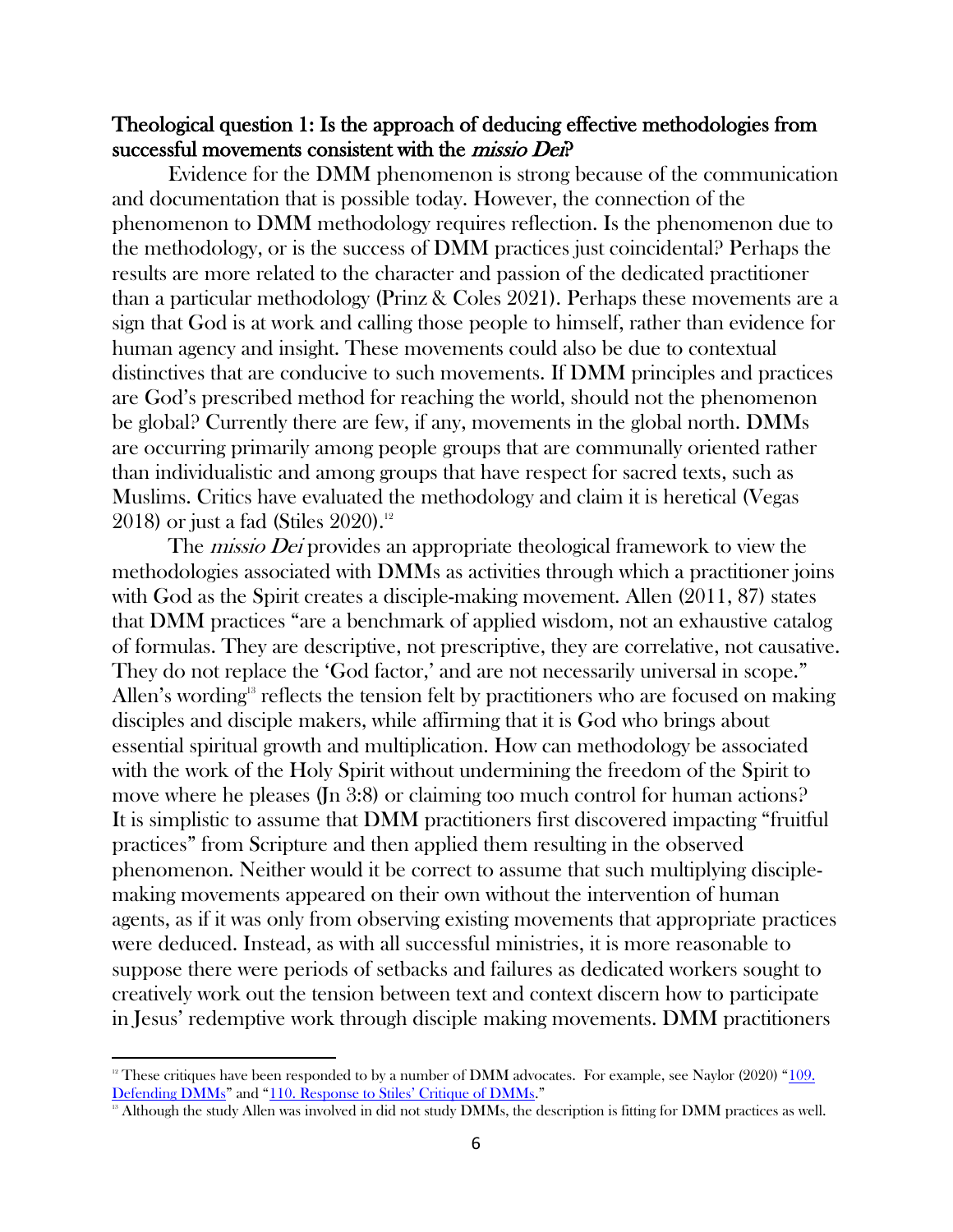have insisted that they had many difficult and unfruitful years before the blessing of a DMM.<sup>14</sup> It is an ongoing pattern in missions that missionaries take up the mantle of John the Baptist and seek to "[p]repare the way for the Lord [and] make straight paths for him" (Mk 1.3 NIV). The power is in the Holy Spirit who changes people's hearts; the labor is in the perseverance of those called to an apostolic ministry of preaching the good news. The emergence of DMMs is evidence of the Spirit of God coming along the prepared paths.

The pattern of the *missio Dei* is a merging of human labor and the empowering of the Spirit, God and human dimensions integrated for the purpose of redemption in the world. Dedicated missionaries seek contextually sensitive pathways to communicate the relevance of the gospel so that it resonates with people and they begin to follow Jesus. This human dedication and action is not separate from the work of the Holy Spirit, but evidence of the Spirit at work in and through those God has chosen and called. It is important to avoid a false dichotomy between the work of the Holy Spirit and the human initiated means of missions. A recognition of the impact and cause of human effort goes back at least to the father of modern missions, William Carey. In his famous thesis, "An Enquiry into the Obligations of Christians to Use Means for the Conversion of the Heathens (1792)" (Anderson 1998), Carey insists that human means do facilitate change. The determination of God to use his people to reach others is consistent throughout Scripture. When God calls a prophet, that person is called to be the voice of God (e.g., Jer 1.9). God delivered his people from Egypt through the hand of Moses and the voice of Aaron (Exo 4.15-17).

The Incarnation and work of Jesus is the climactic moment in the *missio Dei*. All God did previously pointed to Jesus (Lu 24:25-27). The Word of God revealed as a human being did not diminish the role of people in fulfilling God's purposes. Rather, the Incarnation brought believers to a greater involvement in God's redemptive work. Jesus's statement, "I no longer call you servants, because a servant does not know his master's business. Instead, I have called you friends, for everything that I learned from my Father I have made known to you" (Jn 15:15 NIV). welcomes his disciples into the mission Dei. The coming of the Holy Spirit empowered them for the mission. Their subsequent exhortations to enter the kingdom were not coincidental to the work of the Holy Spirit, but impacting and effective expressions of the Holy Spirit's power. It is futile and artificial to define a division between the work of the Holy Spirit and human efforts. God chooses people to be his means of breaking into the world. To try to discern where people's labor ends and God's begins is as impossible as seeking to distinguish language from

<sup>&</sup>lt;sup>14</sup> David Watson is one example. The first chapter of Watson & Watson's (2014, 3) book, Contagious Disciple Making, is entitled "Disciple Makers Embrace Lessons Taught from Failure."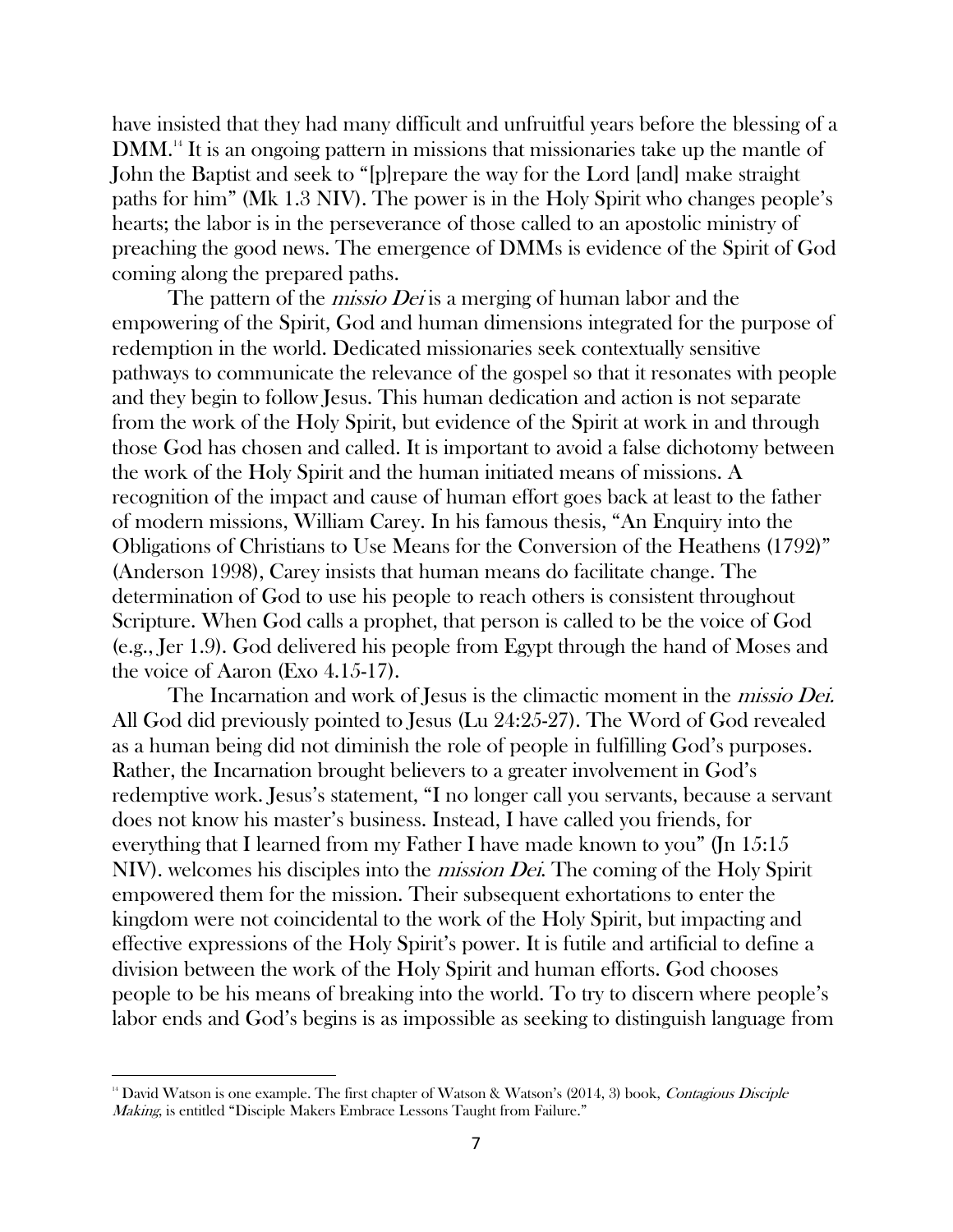speech. The message is Jesus, the power is the Spirit, the kingdom is God's, and the means by which God advances his mission is the actions of his people.

In parallel to the argument that the moving of God's Spirit is distinct but indivisible from the labor of God's people in the missio Dei, consider that the word for spirit in Greek, pneuma, and in Hebrew, ruach, is also the word for wind and breath. God breathed into Adam the breath of life (Gen 2.7). When the breath of life stops, the spirit departs. This does not mean that spirit and breath are identical; they are distinct but indivisible. The spirit cannot be reduced to the air that moves in and out of the lungs, yet the act of breathing is a key experience of the spirit of life. So it is with God's Spirit working through God's people, distinct but indivisible.

When God is at work because people are coming to Jesus and being obedient to his call on their life, the methodology used is validated as a pathway prepared for the coming of the Holy Spirit. To deny God's hand in these results would justify the rebuke that Jesus gave to the Pharisees when they refused to see the hand of God in Jesus' miracles. Jesus called their attitude a "blasphemy against the Holy Spirit" (Mt 12:31 NIV). It is critical that the fruitful practices through which God is drawing people to himself be identified, adopted, and multiplied. They are the means of missions and the actions through which the Holy Spirit is bringing people to repentance and redemption.

"By their fruit you will recognize them" (Mt 7.16 NIV) refers to the character and actions of those who truly follow Jesus. But the principle also holds for discerning methodologies. When the "fruit" is multiplication of disciple makers who are living out kingdom values, the methodology is worth emulating. Using DMMss to discover fruitful practices is an appropriate and necessary response to join Jesus in the *missio Dei*. This is not pragmatism or a guarantee of success; without the moving of God's Spirit, there will be no spiritual fruit. It is the acknowledgement that there is a pathway that God has used, a "straight road" along which the Spirit has moved. Adopting these pathways is an act of humility before God, an act of prayer that God will bless equivalent practices in a new setting. Using DMMs to discover fruitful practices is an appropriate and necessary response to join Jesus in the missio Dei.

At the same time, methodologies cannot be plucked out of one context, analyzed abstractly and then plugged into another context in a mechanistic fashion. Fruitful practices are not a call to uniform *transference*, but to *translation*, using Sanneh's (2015) terminology. A missional praxis of action coupled with reflection is required, one that pursues the contextualization of gospel, ministry, and church within a particular setting so that fresh and resonating expressions are discovered by insiders as they encounter God through his word. Missional praxis requires an ongoing evaluation of applied methodologies to determine if the fruit reflects the *missio Dei*. The following theological questions are reflections on two of the more contentious issues.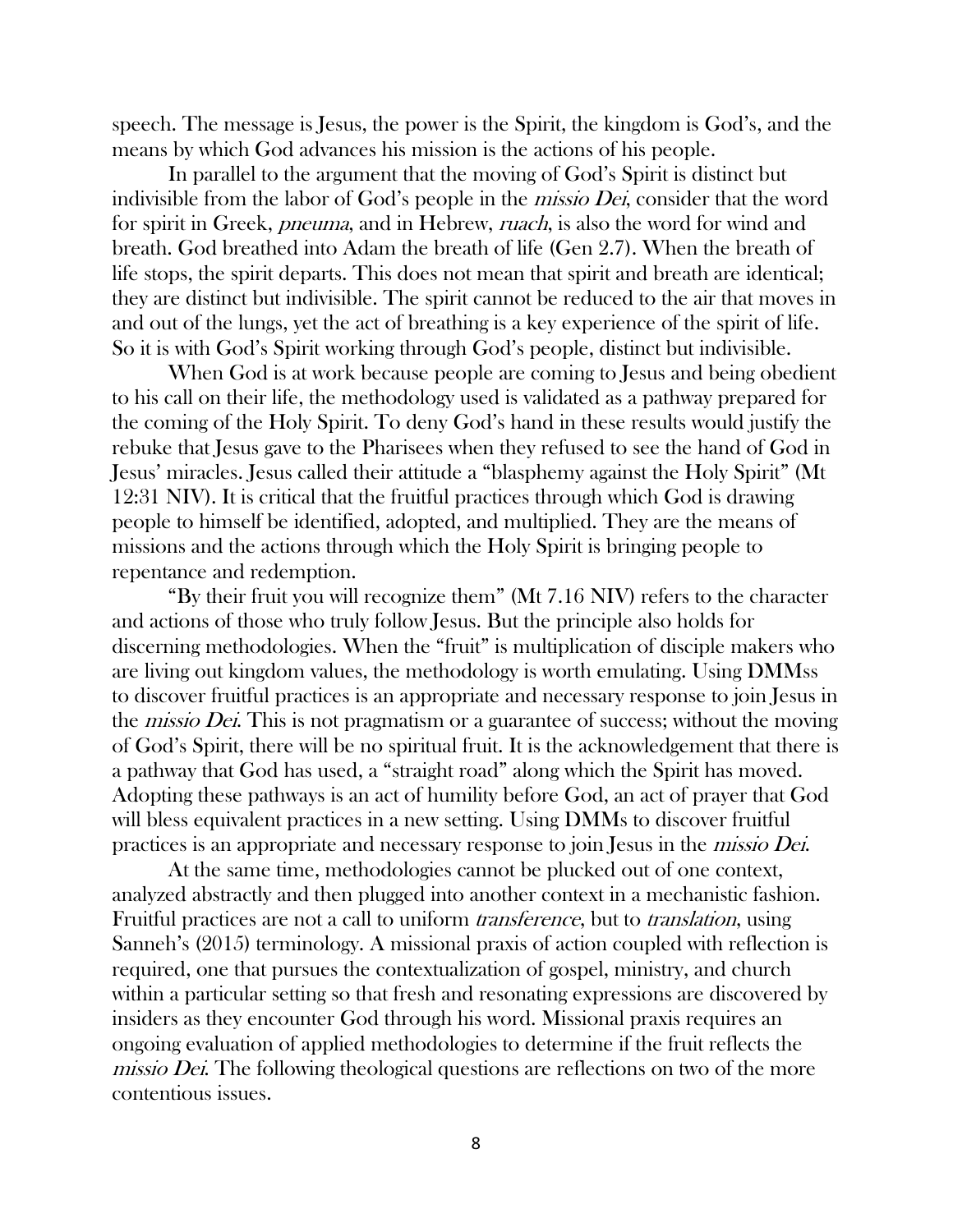### Theological question 2: Is the form of church that results from DMM principles and practices an appropriate expression of the missio Dei?

DMM principles and practices provide significant challenges to traditionally assumed patterns of missions and church planting. One DMM emphasis is multiplication and reproducibility. The descriptor "rapidly" in "rapidly multiplying movements" (Trousdale & Sunshine 2018, 201) is not an incidental characteristic of DMMs, but a key outcome. Whatever does not promote the rapid advancement of more groups of disciple-making disciples is discarded. If the method cannot easily be reproduced by new believers, it is rejected. This approach creates relational and ecclesiastical tensions. How can the goal of multiplication be maintained without reducing ministry to an algorithm or compromising the essential inter-relational nature of engaging people with love and compassion? How does the commitment to rapid multiplication recognize and allow for the time required for a disciple to mature and become fit for leadership? How does this emphasis on growth, change, and expansion accommodate the need for Christ-centered communities to provide stability for families and sustenance for the suffering?

"Rapid," in "rapidly multiplying movements," is not a description of shortterm tactics used by DMM practitioners to achieve quick results. DMM practitioners commit to the slow process of developing relationships to discover those in whom God's Spirit is working and then disciple them towards obedience to Jesus. "Rapid" refers to the exponential result - disciples become disciple makers who, by following DMM principles and practices, promote the gospel so that others become obedient disciples and disciple-makers. (cf. 2 Tim 2:2). The focus is not on rapid tactics but on disciple-making strategies.

The exponential growth of disciples through the slow DMM process gives the appearance of rapid movement. This pattern is seen in the epistles of the apostle Paul, who labored with much opposition, often with little fruit. Nonetheless, his persistence in advancing the gospel (Php 1:12-14) was repeated with multiplying effect in some areas. Paul called the believers in Thessalonica a "model to all believers in Macedonia and Achaia [because] the Lord's message rang out from [them, and their] faith in God has become known everywhere" (1 Thess 1:7-8). An exponentially growing number of disciple makers is a valid expression of the missio Dei. It follows naturally from Jesus' vision for the gospel to reach to "the ends of the earth" (Acts 1:8), as well as from the vision of multitudes who will stand before the throne (Rev  $7:9$ ).<sup>15</sup>

From this perspective, rapid indicates depth. The DMM conviction is that obedient disciples committed to Jesus' mission will look for those in whom God's

<sup>&</sup>lt;sup>15</sup> Steve Smith (2015) provides an overview of multiplying or exponential growth evident in Scripture as God fulfills his mission.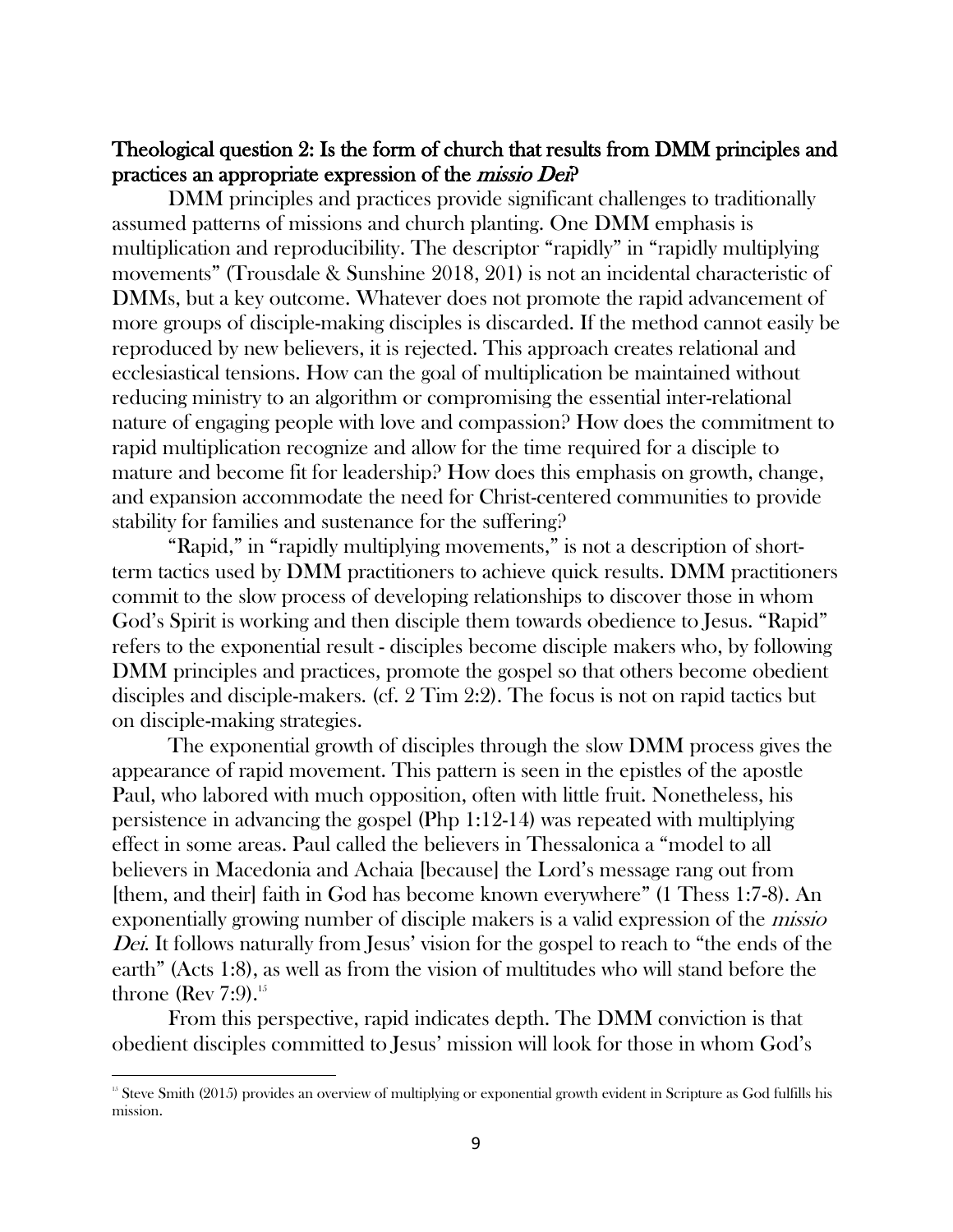Spirit is at work and challenge them to obey the call and conform their lives to the will and nature of God. Depth then becomes obedience and commitment to Jesus' mission as a first priority. Obedience is less about holding right opinions or obeying specific commands of God, and more about a journey learning how to conform to the image of God in everyday life. Biblical commands are recognized as context specific; the goal is not to obey commands given to others in a different time and place, but to use them as a lens to discover the desire and nature of God. Becoming a disciple is to become a child of the Father of the Lord Jesus Christ. Obedience is more than doing what he says, it to be like him. The case study that reveals the Father's will and nature is the biblical text. This is the heart of the *missio Dei*: the redemption of the world is to be "in Christ." Discipleship is to bring others into God's presence by living as images of God. The *missio Dei* vision is that God's people become the church of God with a missional purpose for the redemption of others.

When comparing DMMs to traditional or conventional assumptions about how churches are to be established, there is no rigid dichotomy<sup>16</sup> at play. The emphasis is different, but this does not imply a negative judgment upon the orientation another group may have towards their ministry. The goal of DMMs is narrow: rapid multiplication of groups of disciples who are an expression of the church of Jesus Christ. This goal requires an intentional strategy, which distinguishes it from conventional church planting methodologies.<sup>17</sup> The differences are not necessarily incompatible.

For example, conventional church emphasizes depth, establishing believers in their faith. DMMs focus on breadth, seeking the expansion of the kingdom through a multiplication of disciples. Conventional church focuses on correct doctrine, the establishment of an agreed faith declaration as a basis for unity, cooperation, and expansion. DMMs view a commitment to Jesus as the sole basis for fellowship, maturity, and reproducing groups. Conventional church seeks an expression of God's people visually, institutionally, and permanently established within the broader community, a process requiring a large investment of resources. DMMs establish small, flexible groups that are low visibility, non-institutional, and relationally oriented, with obedience to Jesus as their central creed and activity. Conventional church follows forms and patterns that provide stability and conforms to established expectations. DMM groups have a functional orientation to being the body of Christ that narrowly focuses on obedient discipleship. Conventional church

 $16$  Farah and Hirsch (2021) provide a chart illustrating a "paradigm shift in church mindset" that contrasts "typical ecclesiology" with "movemental ecclesiology." They also recognize that such distinctions may be "better understood as a continuum and not an artificial dichotomy the way it is portrayed."

<sup>&</sup>lt;sup>17</sup> "Conventional church planting efforts" refers to methodologies that usually result in additional" growth rather than multiplication. The comparison between the reproductive abilities of elephants versus rabbits has been used as a provocative analogy, e.g., Dale, Dale & Barna (2011).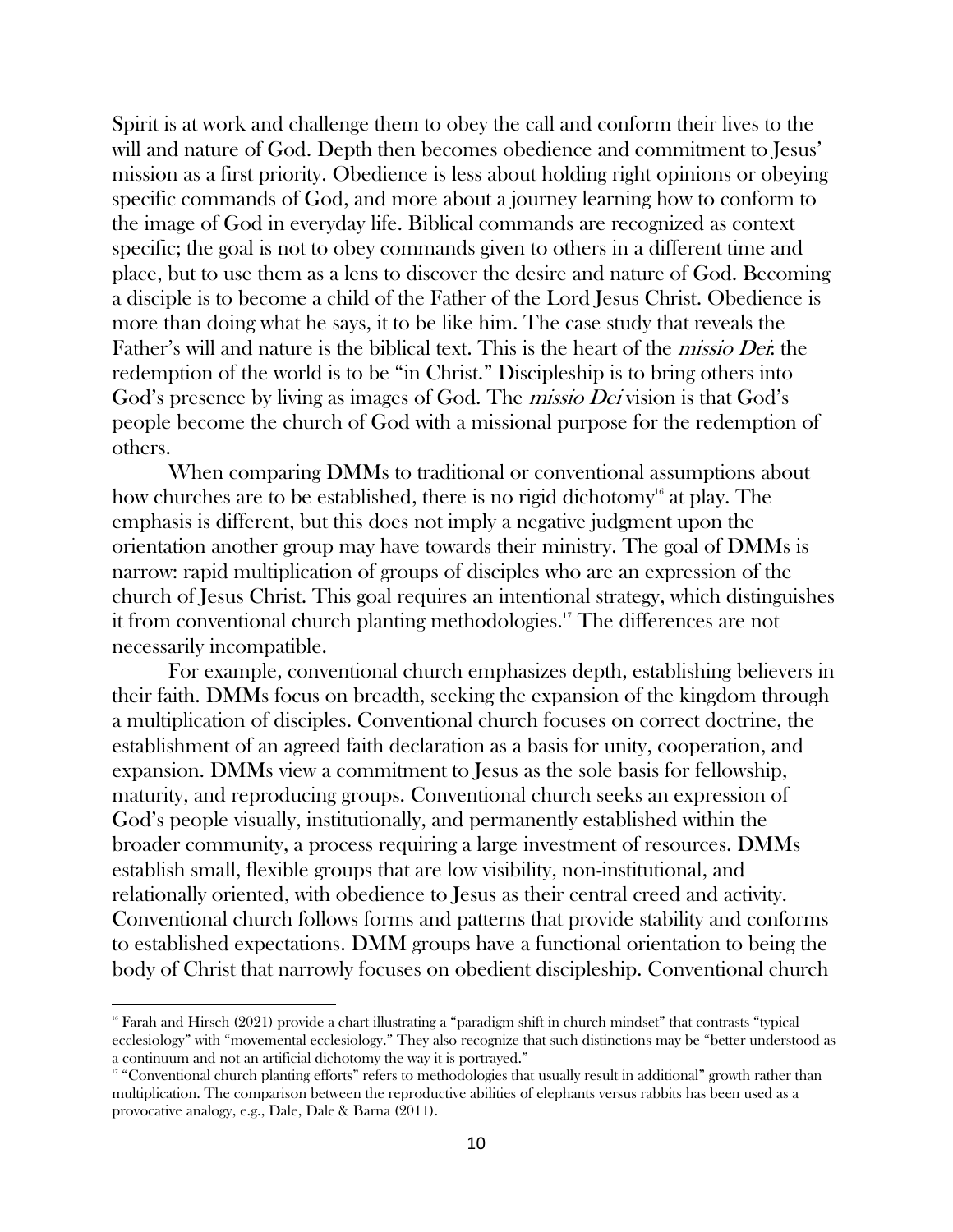prioritizes worship services attended by congregations with appointed leaders preaching and teaching. DMMs arrange small groups of people who gather around God's Word to discover, communally and individually, what they are called to obey. Conventional church locates authority in mature and established leaders. DMM practitioners empower even new believers to facilitate group disciple making. Conventional church develops a few leaders through an educational process that may take years before candidates are considered prepared and sufficiently educated to lead. DMM disciples are challenged and supported to invest in others early in their spiritual journey.

A key DMM methodological strategy is Discovery Bible Study (DBS). A group of interested people are not taught, but guided through a series of questions to discover for themselves the will and nature of God in a passage of Scripture.<sup>18</sup> Quoted in Cocanower & Mordomo (2020, 75-76), George Terry suggests that this approach may be a reaction to the passivity seen in some believers who rely on experts to explain the text because they assume that the Bible cannot be understood without the guidance of those who are dedicated to the study of God's Word. In contrast, the facilitated discovery process, a priority of DMMs, motivates disciples to personally engage and understand God's Word for themselves, guides them to read God's Word as a revelation of his nature and will (following the hermeneutic), challenges them to conform their lives to what they have learned (obedience), and ensures a reproducible disciple making methodology through a set of simple but profound questions. Farah (2020) adds, referencing Dyrness' work (2016), that this inductive approach to mission bypasses the contextualization step in which an outsider attempts to formulate a resonating message of the gospel and, instead, relies "on God's active presence within new contexts as hermeneutical spaces for people to work out what the Bible says to their situation in ways they understand." The direct engagement of God's Word that avoids the mediating human teacher challenges people to attend directly to God's Word – "thus says the LORD" – and, by doing so, is bearing fruit.

The approach of DMMs, as is evident from DBS, is to avoid imposing an external form of church while emphasizing the function and purpose of church as a Christ-centered community. Practicing key elements<sup>19</sup> of being the body of Christ,

- Worship and praise
- Prayer and requests
- Engaging God's Word
- Conformity to God's nature as revealed in Jesus
- Obedience to God's will
- Evangelism

<sup>&</sup>lt;sup>18</sup> For an introduction to a simple DBS process, see https://discoverapp.org/.

<sup>&</sup>lt;sup>9</sup> For example, in Appendix D of *Disciple Making through the Discovery Method (DM)* Workbook 1: Understanding the Discovery Method, a benefit of DBS is given as introducing "the major practices required of a local church":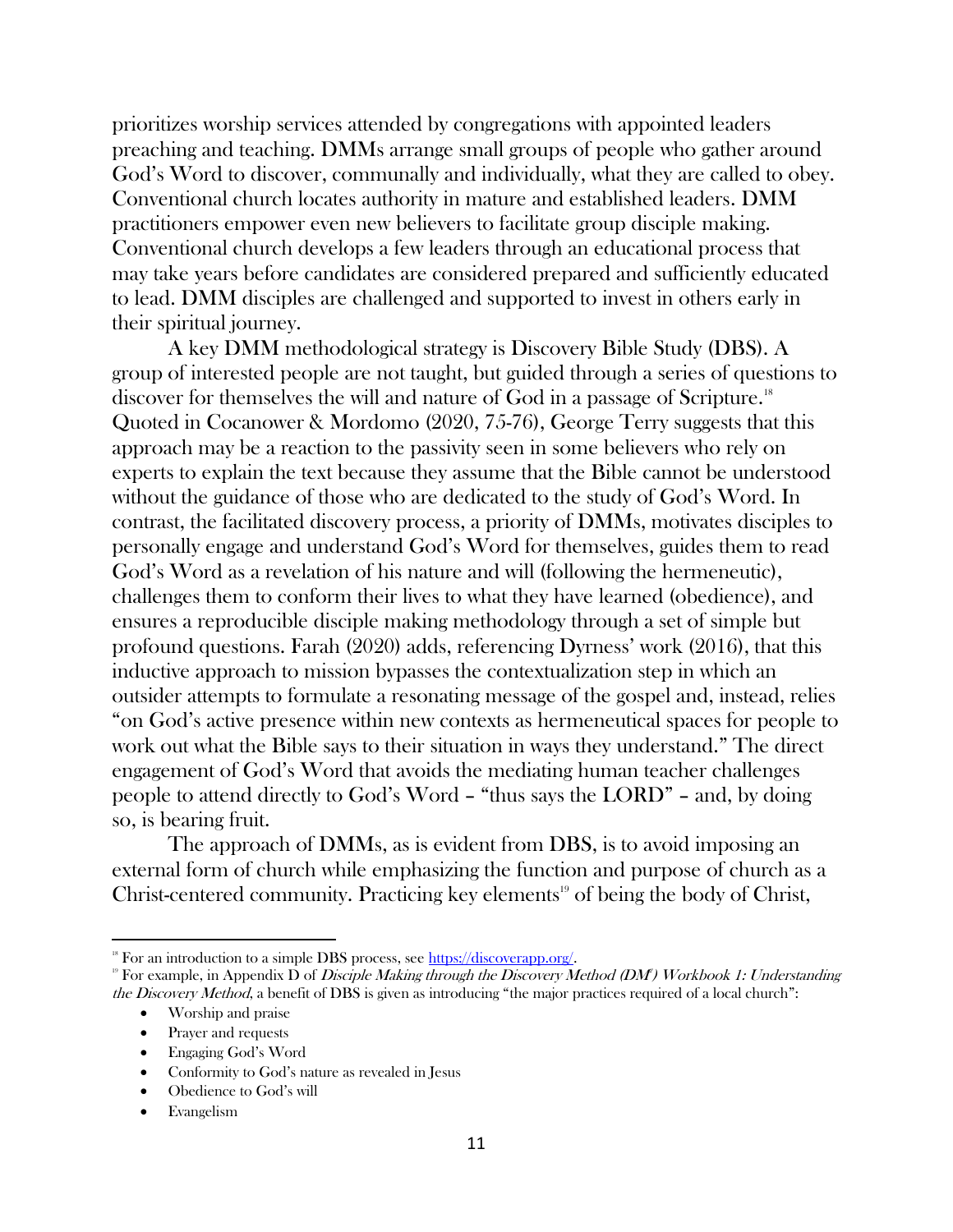focused on obedience-based discipleship, the group together develops a contextualized expression of their growing faith. Keeping the theology of the will and nature of God front and center<sup> $20$ </sup> as they conform their lives to Jesus, the group learns how to be the church. DBS groups may encounter the disagreements, divisions and struggles prevalent in other church settings but the process encourages them to face them from a posture of obedience to Christ.

The DMM methodology should not be an excuse to reject the many resources that God gives to advance his kingdom and guide his church. <sup>21</sup> Teachers and prophets, Christian traditions, and historical interpretations also play an important part, as well as the "communion of saints" through which Christians engage the studies and meditations of godly men and women throughout the centuries and around the world. Nonetheless, the DBS priority is to establish the discipline of attending to God's Word directly and in doing so engage the broader community of believers.

### Theological question 3: Is the practice of welcoming nonbelievers into a discipleship journey consistent with the *missio Dei*?

Including nonbelievers as disciples in the disciple-making process has soteriological implications. Rather than maintaining a sharp distinction between evangelism to nonbelievers and disciple making with believers, DMMs incorporate evangelism into the disciple-making process by discipling people before they become fully committed followers of Jesus.<sup>22</sup> The DMM position is that leading people to obedience is equivalent to leading them to faith (cf. Jas 2:17). To choose to obey God and live to please him is an act of faith. Here, obedience is understood not as compliance to biblical commands, but as an act of trust, submission and conformity to the revelation of the character and will of God as revealed in Scripture. It is the response to Jesus' call to "repent" and "follow me" (Mk 1:17 NIV).

DMM practitioners have observed a process in which people grow towards a covenantal relationship with God through a gradual increase in understanding, commitment, and action. Through the DBS method, which ideally is applied in a group setting, all are immediately confronted with God's words and challenged to commit to a path of obedience at the level of their comprehension, conviction, and belief. This is one step in a journey of faith that establishes a consistent expectation and pattern of following Jesus, a pattern maintained both before and after their

<sup>•</sup> Supporting each other in our commitment to obey

Serving others

 $\alpha$  A key question used in DBS is to describe "the nature and will of God as revealed in the passage."

<sup>&</sup>lt;sup>21</sup>See further in Naylor (2020), "[112. DMM Critiques addressed at FI Summit 2020](http://impact.nbseminary.com/dmm-critiques-addressed-at-fi-summit-2020/)."

<sup>&</sup>lt;sup>22</sup> Note that the "believer/unbeliever" terminology comes with significant polarizing baggage in which "unbeliever" can imply a rebellious or antagonistic spirit. See Naylor (2020), "109. [Defending DMMs,](http://impact.nbseminary.com/109-defending-dmms/)" for the suggestion of a transitional term, "seeker," as more appropriate.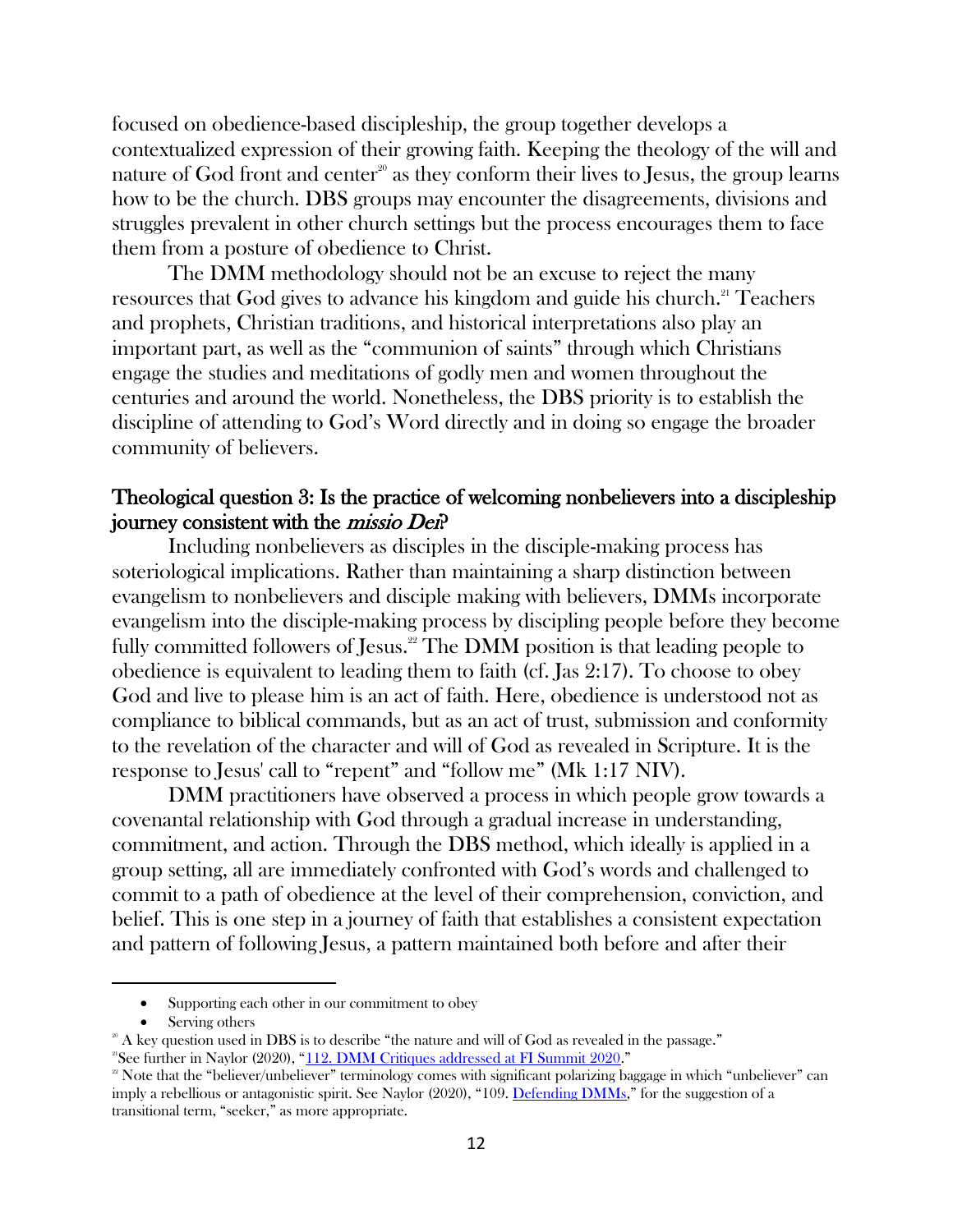expression of full commitment to Jesus, thus affirming the maxim, "what you win them with, is what you win them to." An analogy of courtship is instructive. A couple meets, develops a relationship, becomes engaged, and then commits their lives together in a marriage ceremony. The process consists of ever-increasing levels of understanding and commitment, culminating in a covenant.<sup>23</sup> In the walk of the disciple, the covenant of faith is expressed through baptism, with the Lord's Supper acting as the ongoing reminder of that covenant.

The priority communicated through the discovery process is, "Begin to follow Jesus and see where the journey takes you." Throughout the New Testament, the apostles grow in their understanding of and commitment to Jesus. They hope Jesus is the Messiah, but they do not know what that means and often misunderstand. As long as they maintain their commitment to Jesus (Judas did not, many other followers also turned away  $\overline{-}$  Jn 6:66), they continue to learn how to walk in the way of Jesus. They experience the power of the resurrection and the filling of the Holy Spirit. Because "many are called [and] few are chosen" (Mt 22:14 NIV), disciple makers do not know who is chosen. Their role is to invite all to follow Jesus. The orientation to follow begins with the seeker's first response and continues consistently throughout a disciple's life.

The journey towards Jesus begins with an invitation, rather than covenant. The DMM paradigm of a centered faith looks to obedience as the key indicator of faith, rather than the traditional paradigm of a bounded faith that requires adherence to particular doctrines for acceptance.<sup>24</sup> This perspective is a form of relational theology, a commitment to the person of Jesus, rather than a declaration of beliefs about Jesus, one that conforms to the *missio Dei*. The mission is God's mission. It is Jesus who builds the church. It is the Holy Spirit who convicts people of sin and chooses them to become children of God. The role as disciple makers is to give the invitation to know "the only true God, and [know] Jesus Christ" (Jn 17:3) and lead those interested into a confrontation with God's Word – a Word "alive and active [and] sharper than any double-edged sword, it penetrates even to dividing soul and spirit, joints and marrow; it judges the thoughts and attitudes of the heart" (Heb 4:12) NIV).

#### **Conclusion**

DMMs are one way that God is working out his mission in the world. This article identifies theological assumptions observed in the DMM phenomenon that

 $2<sup>23</sup>$  For further development of this analogy and its relevance to the disciple making process, see Naylor 2020, 109. [Defending DMMs.](http://impact.nbseminary.com/109-defending-dmms/)

 $24$  See further Kraft (1979, 240-245) and Bradshaw (1993, 154-156) for the directional movement of centered sets in defining believers in terms of their orientation to scripture rather than an overt commitment to a religious tradition or a statement of doctrinal faith. The point is not to disparage doctrine or declarations of faith, but to point out the priority of covenantal commitments that are supported by such doctrinal statements.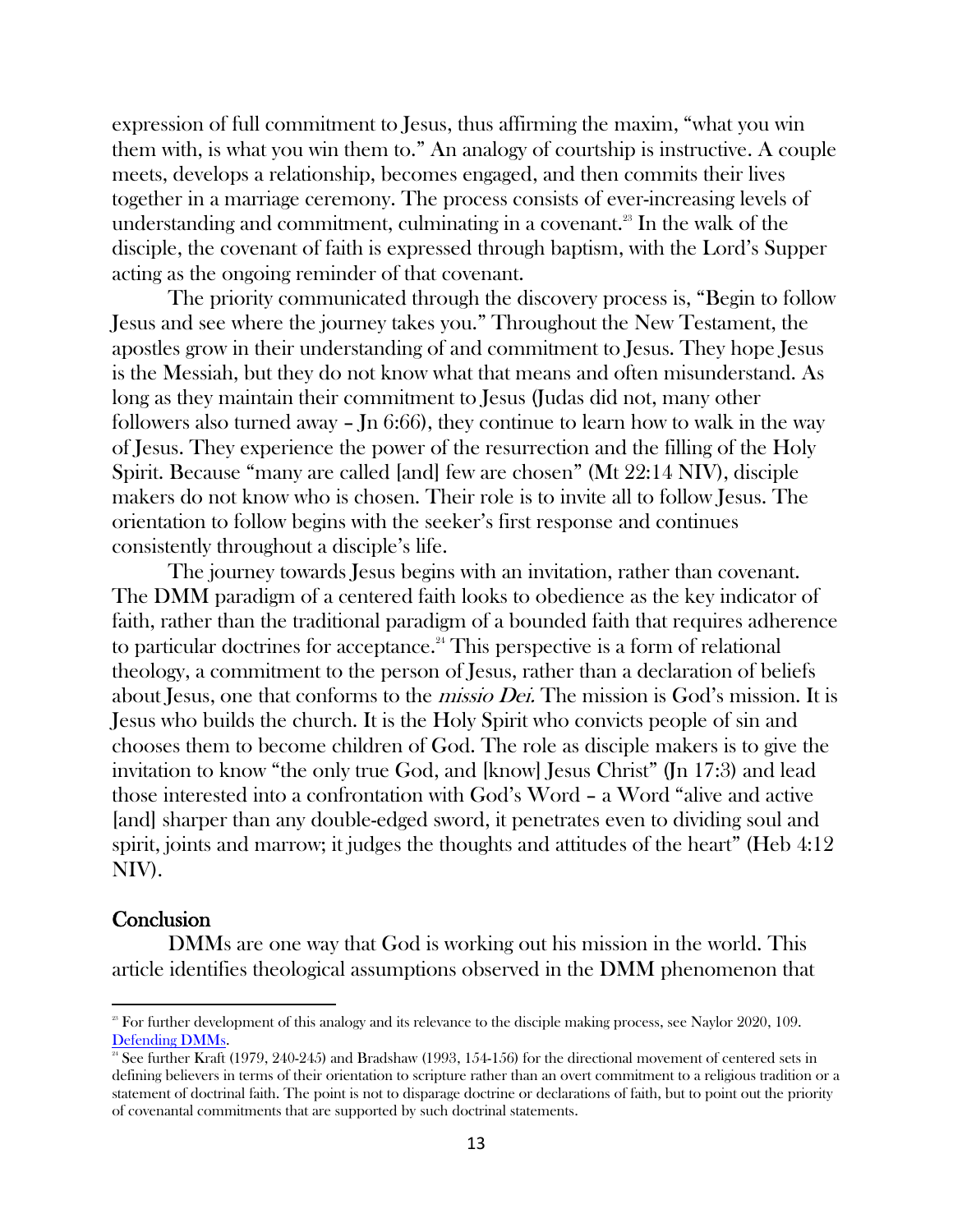are consistent with God's mission. Reflecting on the theological assumptions of DMMs is both necessary and promising – it suggests that DMM practitioners are truly joining Jesus in his mission of calling out disciples. The *missio Dei* appears to be a theological framework and hermeneutic by which to comprehend the moving of God's Spirit as he advances his Kingdom.

Mark Naylor, is the Coordinator of International Leadership Development (CILD) for Northwest Baptist Seminary and Fellowship International. He holds a DTh in Missiology from UNISA with a focus on intercultural communication. He has spent over 30 years in Bible translation into the Sindhi language and teaches courses on cultural sensitivity and contextualized communication.

Author Copyright.

Naylor, Mark. "Reflections on the Theological Validity of Disciple-Making Movements (DMMs)." Northwest Institute for Ministry Education Research. [www.nimer.ca](http://www.nimer.ca/) (retrieved Date Accessed). Peer reviewed.

## References

- Allen, D. 2011. "Eyes to See, Ears to Hear" in From Seed to Fruit: Global Trends, Fruitful Practices, and Emerging Issues among Muslims. Edited by J. Dudley Woodberry, 79-90. Pasadena: Wm Carey.
- Anderson, G. H. 1998. "Carey, William (1761-1834): English Baptist Bible translator, pastor, and father of the Serampore mission" Available online at [https://www.bu.edu/missiology/missionary-biography/c-d/carey-william-1761-](https://www.bu.edu/missiology/missionary-biography/c-d/carey-william-1761-1834/) [1834/.](https://www.bu.edu/missiology/missionary-biography/c-d/carey-william-1761-1834/)
- Bradshaw, B 1993. Bridging the Gap: Evangelism, Development and Shalom. Monrovia: MARC.
- Bosch, DJ 1980. Witness to the world: the Christian mission in theological perspective. Atlanta: John Knox Press.

\_\_\_\_\_\_\_\_\_1991. Transforming Mission: Paradigm shifts in theology of mission. Maryknoll: Orbis.

Cocanower,B & Mordomo J. 2020. Terranova: A Phenomenological Study of Kingdom Movement Work among Asylum Seekers in the Global North. Self published.

Cole, D & Parks, S. 2019. 24:14 A Testimony to All Peoples. Spring, Texas: 24:14.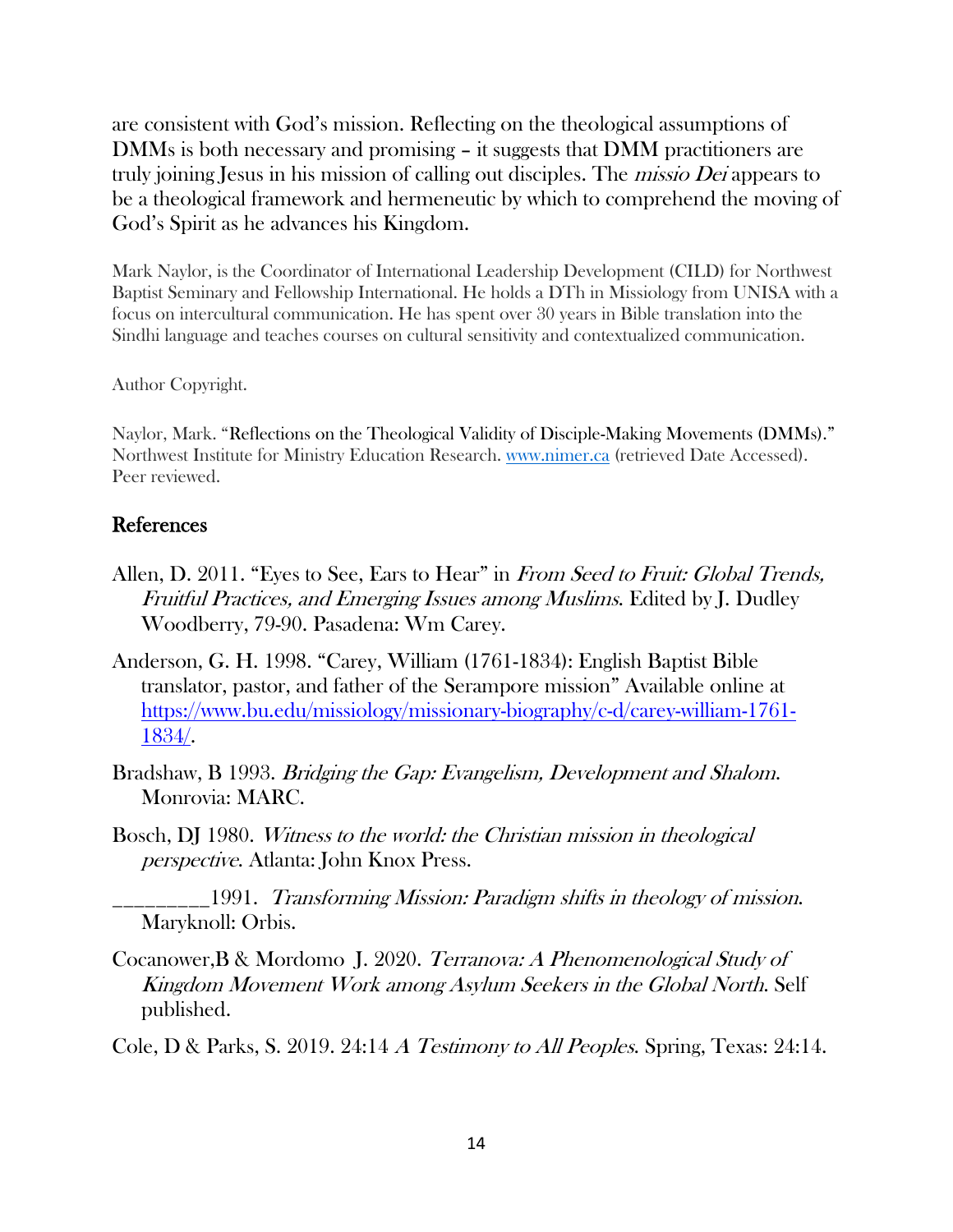- Dale, T., Dale, F. and Barna, G. 2011 (2009). Small is Big! Unleashing the Impact of Small Churches. Tyndale Publishing.
- Disciple Making through the Discovery Method (DM<sup>2</sup> ) Workbook 1:Understanding the Discovery Method. 2021. A Fellowship International Curriculum.
- Dyrness, W. 2016. Insider Jesus: Theological Reflections on New Christian Movements. Downers Grove: IVP Academic.
- Farah, W. 2015. "Towards a Missiology of Disciple Making Movements" Circumpolar. Available online at [http://muslimministry.blogspot.com/2015/11/towards-missiology-of-disciple](http://muslimministry.blogspot.com/2015/11/towards-missiology-of-disciple-making.html)[making.html.](http://muslimministry.blogspot.com/2015/11/towards-missiology-of-disciple-making.html)
- \_\_\_\_\_ 2020. "Motus Dei: Disciple-Making Movements and the Mission of God." Global Missiology. Available online at [http://ojs.globalmissiology.org/index.php/english/article/view/2309.](http://ojs.globalmissiology.org/index.php/english/article/view/2309)
- Farah, W. and Hirsch, 2021 "Movemental Ecclesiology: Recalibrating Church for the Next Frontier" ABTS. available online at [https://abtslebanon.org/2021/04/15/movemental-ecclesiology-recalibrating](https://abtslebanon.org/2021/04/15/movemental-ecclesiology-recalibrating-church-for-the-next-frontier/)[church-for-the-next-frontier/.](https://abtslebanon.org/2021/04/15/movemental-ecclesiology-recalibrating-church-for-the-next-frontier/)
- Fellowship International Disciple-Making Coaching Manual. 2021. Available online at

[https://www.fellowship.ca/downloads/sb\\_febv4/DMMManualEssentialElementsa](https://www.fellowship.ca/downloads/sb_febv4/DMMManualEssentialElementsandstrategies003.pdf) [ndstrategies003.pdf.](https://www.fellowship.ca/downloads/sb_febv4/DMMManualEssentialElementsandstrategies003.pdf)

- Garrison, D. 2000. Church Planting Movements (Booklet). International Mission Board.
- \_\_\_\_\_ 2004. Church Planting Movements: How God Is Redeeming a Lost World. WIGTake Resources.

 $(2014)$ . A Wind in the House of Islam: How God is Drawing Muslims around the World to Faith in Jesus Christ. WIGTake Resources.

- Hiebert, P.G. 1994. Metatheology: The Step beyond Contextualization in Anthropological Reflections on Missiological Issues. Grand Rapids: Baker, 93- 103.
- Kraft, CH. 1979. Christianity in culture: A Study in Dynamic Biblical Theologizing in Cross–cultural Perspective. Maryknoll: Orbis.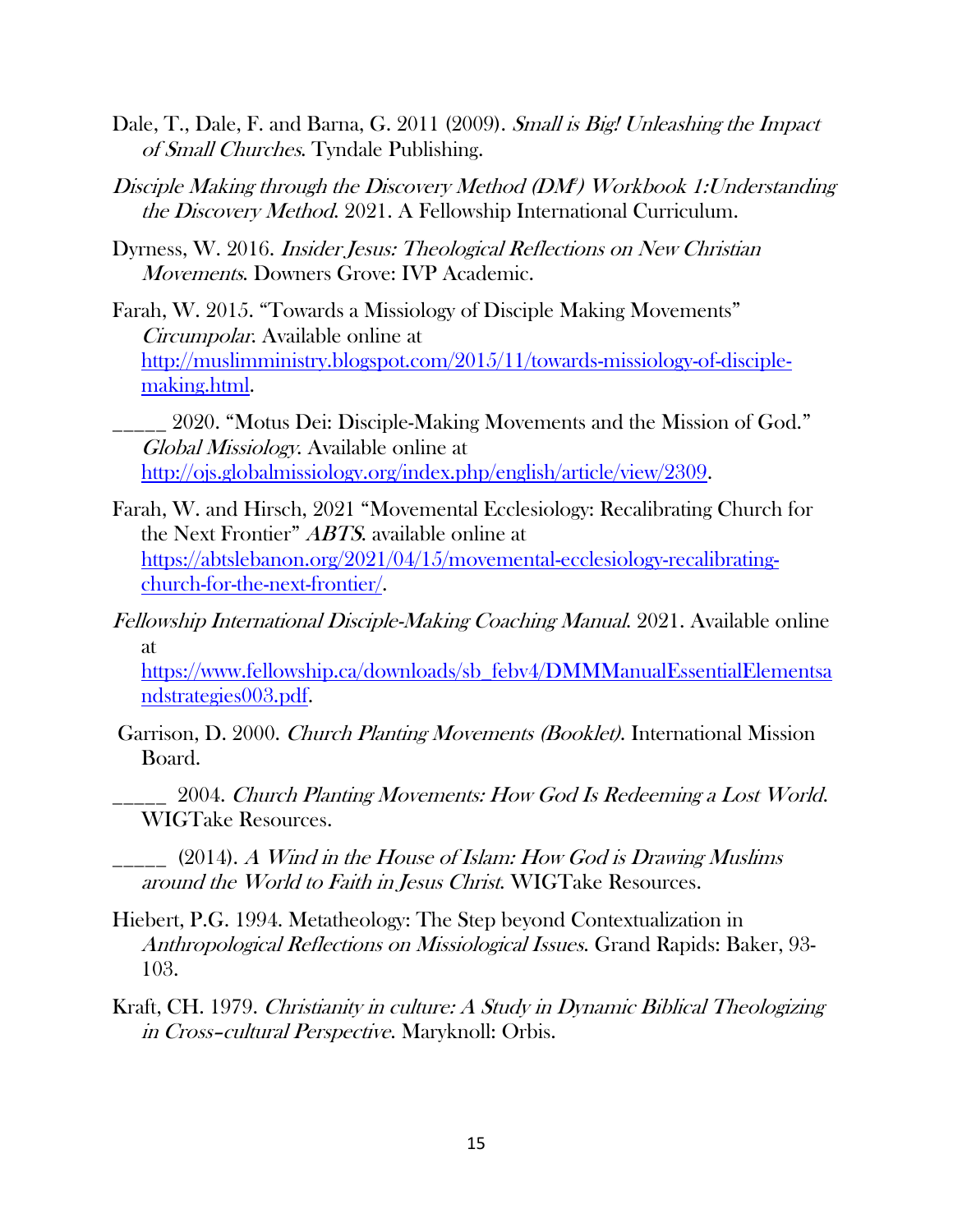- Kritzinger, JNJ 2010. Nurturing Missional Integrity. Unpublished paper presented to the annual meeting of the American Society of Missiology (ASM), Techny, IL, June 2010.
- Long, J. 2020. "1% of the World: A Macroanalysis of 1,369 Movements to Christ" *Mission Frontiers.* Available online at [http://www.missionfrontiers.org/issue/article/1-of-the-world-a-macroanalysis-of-](http://www.missionfrontiers.org/issue/article/1-of-the-world-a-macroanalysis-of-1369-movements-to-christ)[1369-movements-to-christ.](http://www.missionfrontiers.org/issue/article/1-of-the-world-a-macroanalysis-of-1369-movements-to-christ)
- Moran, R. 2021. "Disciple Making Movements a History and a Definition" Discipleship.org. Available online at [https://discipleship.org/bobbys-blog/disciple](https://discipleship.org/bobbys-blog/disciple-making-movements-part-1/)[making-movements-part-1/.](https://discipleship.org/bobbys-blog/disciple-making-movements-part-1/)
- Naylor, M. 2013. Mapping Theological Trajectories that Emerge in Response to a Bible Translation. Unpublished thesis.
- \_\_\_\_\_ 2020. "109. Defending DMMs" Available online at [http://impact.nbseminary.com/109-defending-dmms/.](http://impact.nbseminary.com/109-defending-dmms/)
- \_\_\_\_\_ 2020. "110. Response to Stiles' Critique of DMMs" Available online at [http://impact.nbseminary.com/110-response-to-stiles-critique-of-dmms/.](http://impact.nbseminary.com/110-response-to-stiles-critique-of-dmms/)
- \_\_\_\_\_ 2020. "112. DMM Critiques addressed at FI Summit 2020" Available online at [http://impact.nbseminary.com/dmm-critiques-addressed-at-fi-summit-2020/.](http://impact.nbseminary.com/dmm-critiques-addressed-at-fi-summit-2020/)
- Newbigin, L. 1989. *The Gospel in a Pluralist Society*. Grand Rapids: Eerdmans.
- Prinz, E. & Coles, D. 2021. "The Person, Not the Method: An Essential Ingredient for Catalyzing a Movement" Mission Frontiers. Available online at [http://www.missionfrontiers.org/issue/article/the-person-not-the-method-an](http://www.missionfrontiers.org/issue/article/the-person-not-the-method-an-essential-ingredient-for-catalyzing-a-movement)[essential-ingredient-for-catalyzing-a-movement.](http://www.missionfrontiers.org/issue/article/the-person-not-the-method-an-essential-ingredient-for-catalyzing-a-movement)
- Sanneh, L. 2015. Translating the Message: The Missionary Impact on Culture (Revised and Expanded). Maryknoll NY: Orbis.
- Slack, J. 2011. "Just How Many Church Planting Movements Are There?" Mission Frontiers. Available online at [http://www.missionfrontiers.org/issue/article/just](http://www.missionfrontiers.org/issue/article/just-how-many-church-planting-movements-are-there)[how-many-church-planting-movements-are-there.](http://www.missionfrontiers.org/issue/article/just-how-many-church-planting-movements-are-there)
- Smith, S. 2015. "The Lens of Kingdom Movements in Scripture" Mission Frontiers. Available online at [http://www.missionfrontiers.org/issue/article/the-lens-of](http://www.missionfrontiers.org/issue/article/the-lens-of-kingdom-movements-in-scripture)[kingdom-movements-in-scripture.](http://www.missionfrontiers.org/issue/article/the-lens-of-kingdom-movements-in-scripture)
- Stiles, Mack. 2020. "What Could Be Wrong with 'Church Planting'? Six Dangers in a Missions Strategy" *desiringGod*. Available online at [https://www.desiringgod.org/articles/what-could-be-wrong-with-church-planting.](https://www.desiringgod.org/articles/what-could-be-wrong-with-church-planting)